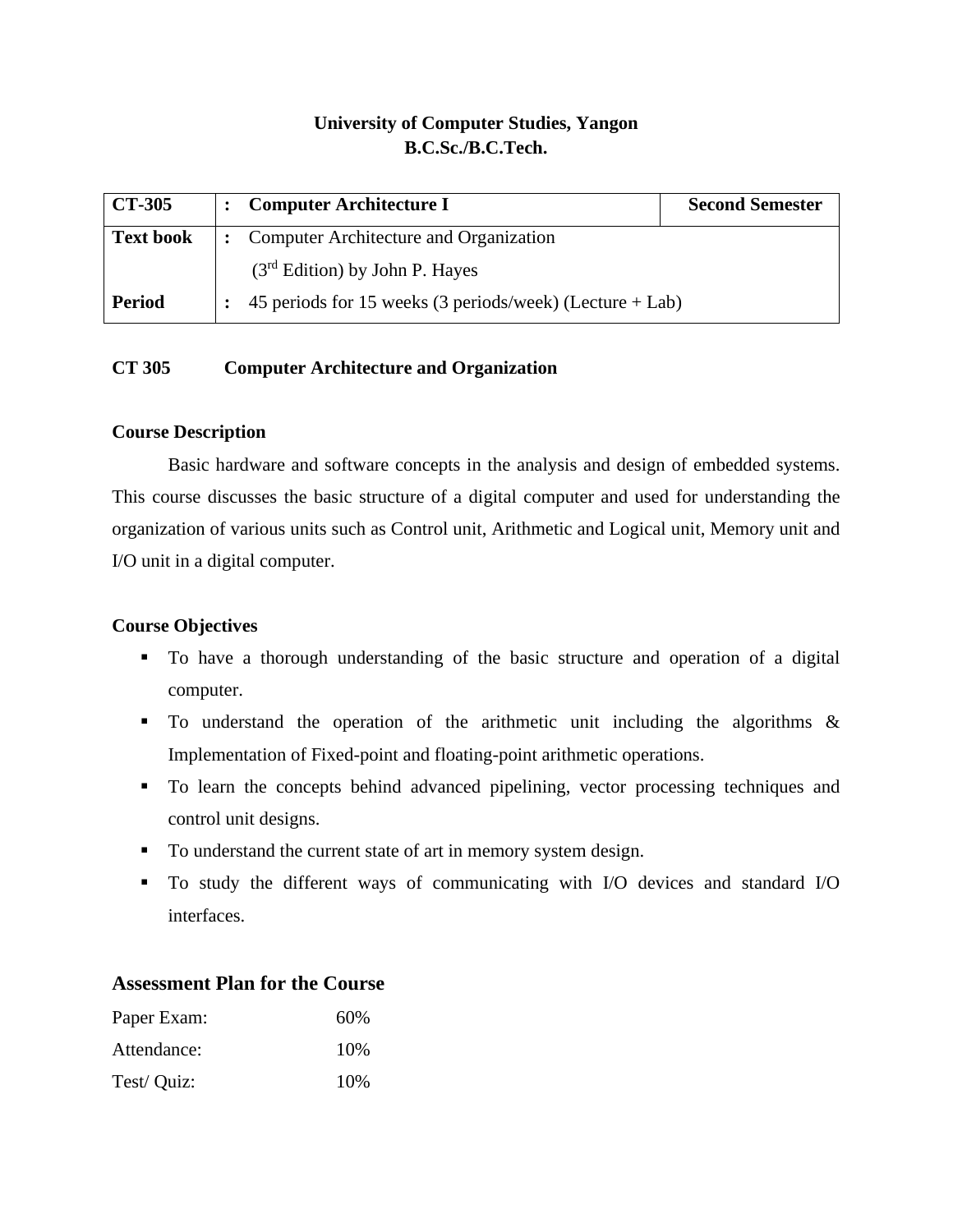| Lab:            | 10% |
|-----------------|-----|
| Lab Assessment: | 10% |

# **Tentative Lecture Plan**

| No.              |           | <b>Chapter</b>                           | Page      | <b>Period</b>           | <b>Figures, Examples and</b> |
|------------------|-----------|------------------------------------------|-----------|-------------------------|------------------------------|
|                  |           |                                          |           |                         | <b>Problems</b>              |
|                  |           | <b>Chapter 1 Computing and Computers</b> | $1 - 63$  | $\overline{\mathbf{4}}$ | General Knowledge            |
| 1.               | 1.1       | The Nature of Computing                  | $1 - 35$  | $\overline{2}$          | Fig. 1.1 to 1.15, 1.17       |
|                  | 1.2       | The Evolution of Computers               |           |                         | Eg. 1.1,1.3 to 1.5           |
|                  |           |                                          |           |                         | Prob. 1.1 to 1.4, 1.11,      |
|                  |           |                                          |           |                         | 1.12                         |
| 2.               | 1.3       | The VLSI Era                             | $35 - 57$ | 2                       | Fig. 1.18, 1.19, 1.22 to     |
|                  |           |                                          |           |                         | 1.31                         |
|                  |           |                                          |           |                         | Eg. 1.7                      |
|                  |           |                                          |           |                         | Prob.1.28, 1.29, 1.33,       |
|                  |           |                                          |           |                         | 1.34, 1.35                   |
|                  | Chapter 2 | <b>Design Methodology</b>                | 64-136    | 20                      |                              |
| 3.               | 2.1       | <b>System Design</b>                     | 64-73     | 3                       | Fig. 2.1 to 2.8              |
|                  | 2.1.1     | <b>System Representation</b>             |           |                         | Eg. 2.1                      |
|                  | 2.1.2     | <b>Design Process</b>                    |           |                         | Prob. 2.1 to 2.4             |
|                  |           |                                          |           |                         |                              |
| $\overline{4}$ . | 2.1.3     | The Gate Level                           | 73-83     | $\overline{4}$          | Fig. 2.9 to 2.14             |
|                  |           |                                          |           |                         | Eg. 2.2                      |
|                  |           |                                          |           |                         | Prob. 2.7 to 2.12, 2.16      |
|                  |           |                                          |           |                         | to 2.17                      |
| 5.               | 2.2       | The Register Level                       | 83-91     | $\overline{3}$          | Fig. 2.15 to 2.25            |
|                  | 2.2.1     | <b>Register-level Components</b>         |           |                         | Eg. 2.3                      |
|                  |           | Multiplexer                              |           |                         | Prob. 2.19, 2.20,            |
|                  |           | Decoders                                 |           |                         | 2.21,2.23                    |
|                  |           | Encoder                                  |           |                         |                              |
| 6.               |           | Arithmetic elements                      | 91-97     | $\overline{3}$          | Fig. 2.26 to 2.31            |
|                  |           | Register                                 |           |                         | Eg. 2.4                      |
|                  |           | Counter                                  |           |                         | Prob. 2.24 to 2.26,          |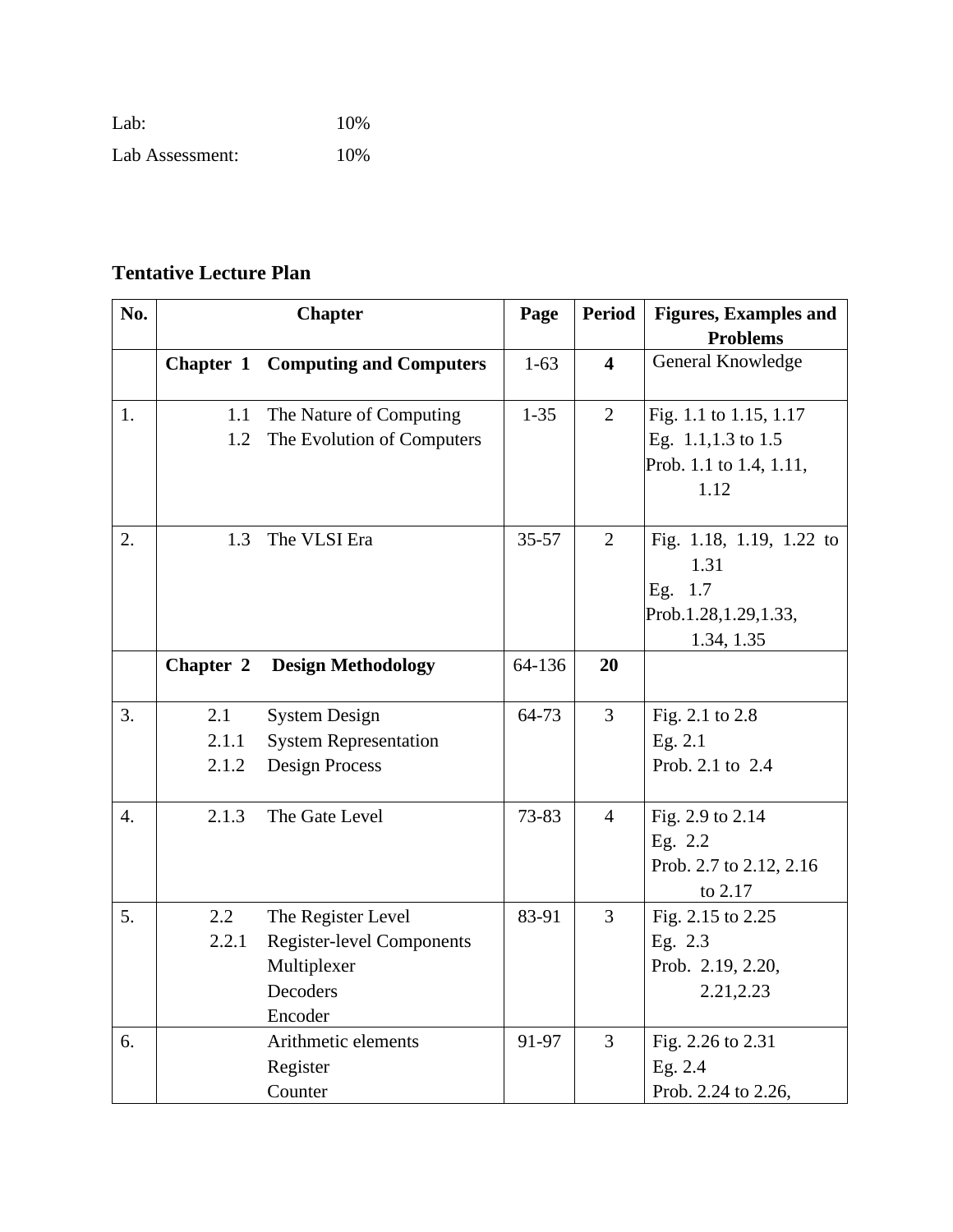| No. |       | <b>Chapter</b>                    | Page    | <b>Period</b>  | <b>Figures, Examples and</b> |
|-----|-------|-----------------------------------|---------|----------------|------------------------------|
|     |       |                                   |         |                | <b>Problems</b>              |
|     |       | <b>Buses</b>                      |         |                | 2.28, 2.29, 2.39,            |
|     |       |                                   |         |                | 2.40, 2.41, 2.42             |
| 7.  |       | 2.2.2 Programmable Logic Devices  | 97-114  | 3              | Fig. 2.32 to 2.44            |
|     |       | 2.2.3 Register - Level Design     |         |                | Eg. 2.5, 2.6, 2.7            |
|     |       |                                   |         |                | Prob. 2.30, 2.32,            |
|     |       |                                   |         |                | 2.33, 2.36, 2.38, 2.42       |
| 8.  |       | 2.3 The Processor Level           | 114-127 | $\overline{4}$ | Fig. 2.45 to 2.53            |
|     |       | 2.3.1 Processor Level Components  |         |                | Eg. 2.8                      |
|     |       | 2.3.2 Processor Level Design      |         |                | Prob. 2.43 to 2.47           |
|     |       | <b>Queuing Models</b>             |         |                | 2.50 to 2.52                 |
|     |       | <b>Chapter 3 Processor Basics</b> | 137-222 | 19             |                              |
| 9.  | 3.1   | <b>CPU</b> Organization           | 137-147 | 2              | Fig. 3.1 to 3.6              |
|     |       | 3.1.1 Fundamentals                |         |                | Eg. 3.1                      |
|     |       |                                   |         |                | Prob. 3.1 to 3.3             |
| 10. |       | 3.1.2 Additional Features         | 147-154 | $\overline{2}$ | Fig. 3.7 to 3.10             |
|     |       | Architecture extensions           |         |                | Eg. 3.2,                     |
|     |       | Pipelining                        |         |                | Prob. 3.4 to 3.9             |
| 11. |       | A CISC Machine                    | 154-160 | 3              | Fig. 3.11 to 3.14            |
|     |       | Coprocessors                      |         |                | Eg. 3.3                      |
|     |       | Other design features             |         |                | Prob. 3.10, 3.11, 3.13,      |
|     |       |                                   |         |                | 3.14                         |
| 12. | 3.2   | Data Representation               | 160-166 | $\overline{2}$ | Fig. 3.15 to 3.20            |
|     | 3.2.1 | <b>Basic Formats</b>              |         |                |                              |
| 13. |       | 3.2.2 Fixed-Point Numbers         | 166-178 | 5              | Fig. 3.21 to 3.26            |
|     |       | 3.2.3 Floating Point Numbers      |         |                | Eg. 3.4                      |
|     |       |                                   |         |                | Prob. 3.26 to 3.30           |
| 14. |       | 3.3 Instruction Sets              | 178-191 | 3              | Fig. 3.27 to 3.31            |
|     |       | 3.3.1 Instruction Formats         |         |                | Eg. 3.5,3.6                  |
|     |       |                                   |         |                | Prob. 3.33, 3.35, 3.37       |
| 15. |       | 3.3.2 Instruction Types           | 191-212 | $\overline{2}$ | Fig. 3.32 to 3.40            |
|     |       | 3.3.3 Programming Considerations  |         |                | Eg. 3.7,3.8                  |
|     |       |                                   |         |                | Prob. 3.40, 3.41, 3.45,      |
|     |       |                                   |         |                | 3.49                         |
| 16. |       | Revision                          |         | $\overline{2}$ | <b>All Chapters</b>          |

| $ -$<br>$\sim$ $\sim$ $\sim$ $\sim$ $\sim$ $\sim$<br>Lab<br>TAO.<br>лvп<br>$\mathbf{u}$<br>$   -$<br>___<br>_______ |  |
|---------------------------------------------------------------------------------------------------------------------|--|
|---------------------------------------------------------------------------------------------------------------------|--|